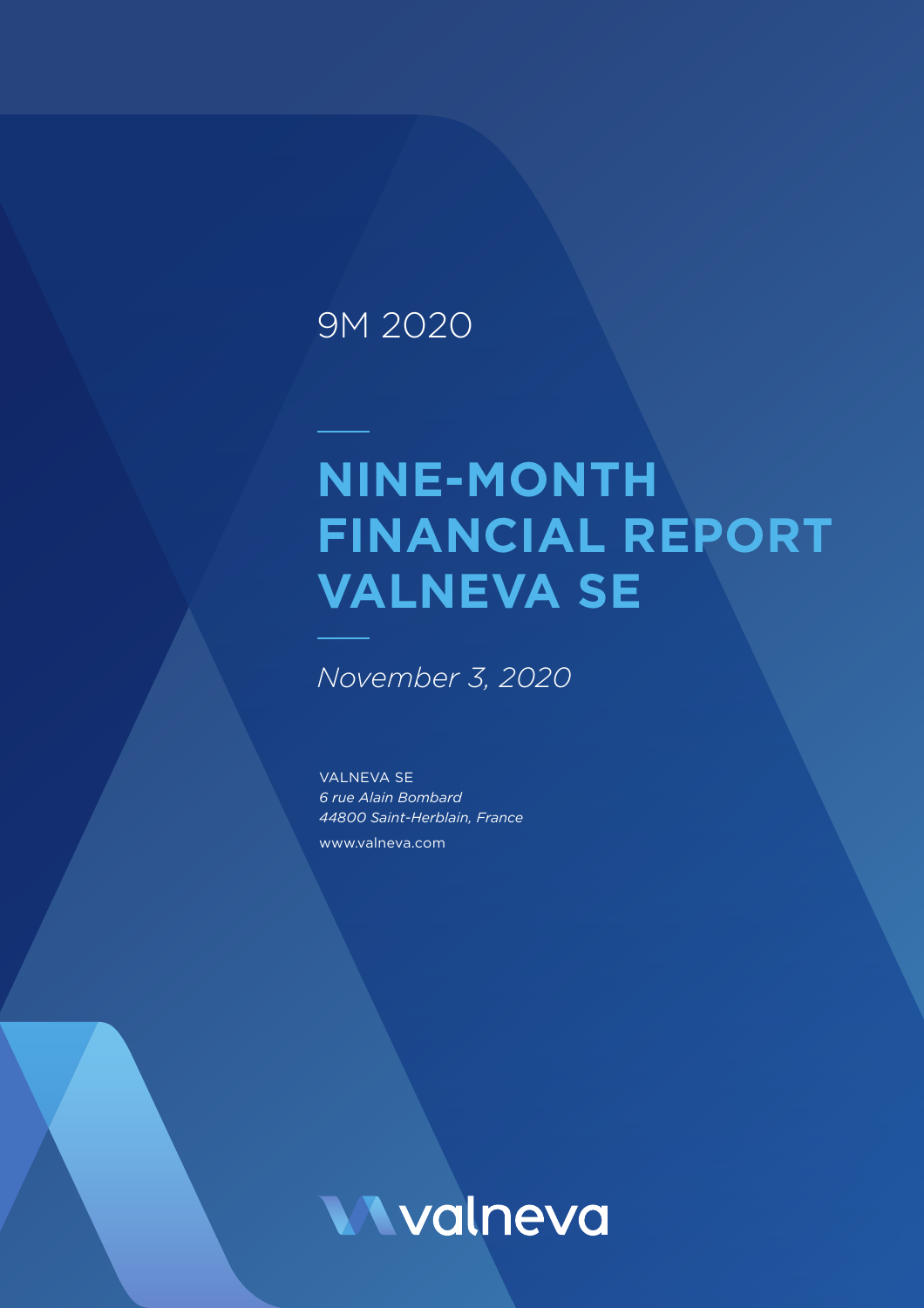

### **VALNEVA SE CONDENSED CONSOLIDATED INTERIM FINANCIAL REPORT AS OF SEPTEMBER 30, 2020 (UNAUDITED)**

**Table of contents**

| <b>CONDENSED CONSOLIDATED INTERIM INCOME STATEMENT</b>                  |   |
|-------------------------------------------------------------------------|---|
| <b>CONDENSED CONSOLIDATED INTERIM STATEMENT OF COMPREHENSIVE INCOME</b> | 3 |
| <b>CONDENSED CONSOLIDATED INTERIM BALANCE SHEET</b>                     |   |
| <b>CONDENSED CONSOLIDATED INTERIM CASH FLOW STATEMENT</b>               | 5 |
| <b>CONDENSED CONSOLIDATED INTERIM STATEMENT OF CHANGES IN EQUITY</b>    |   |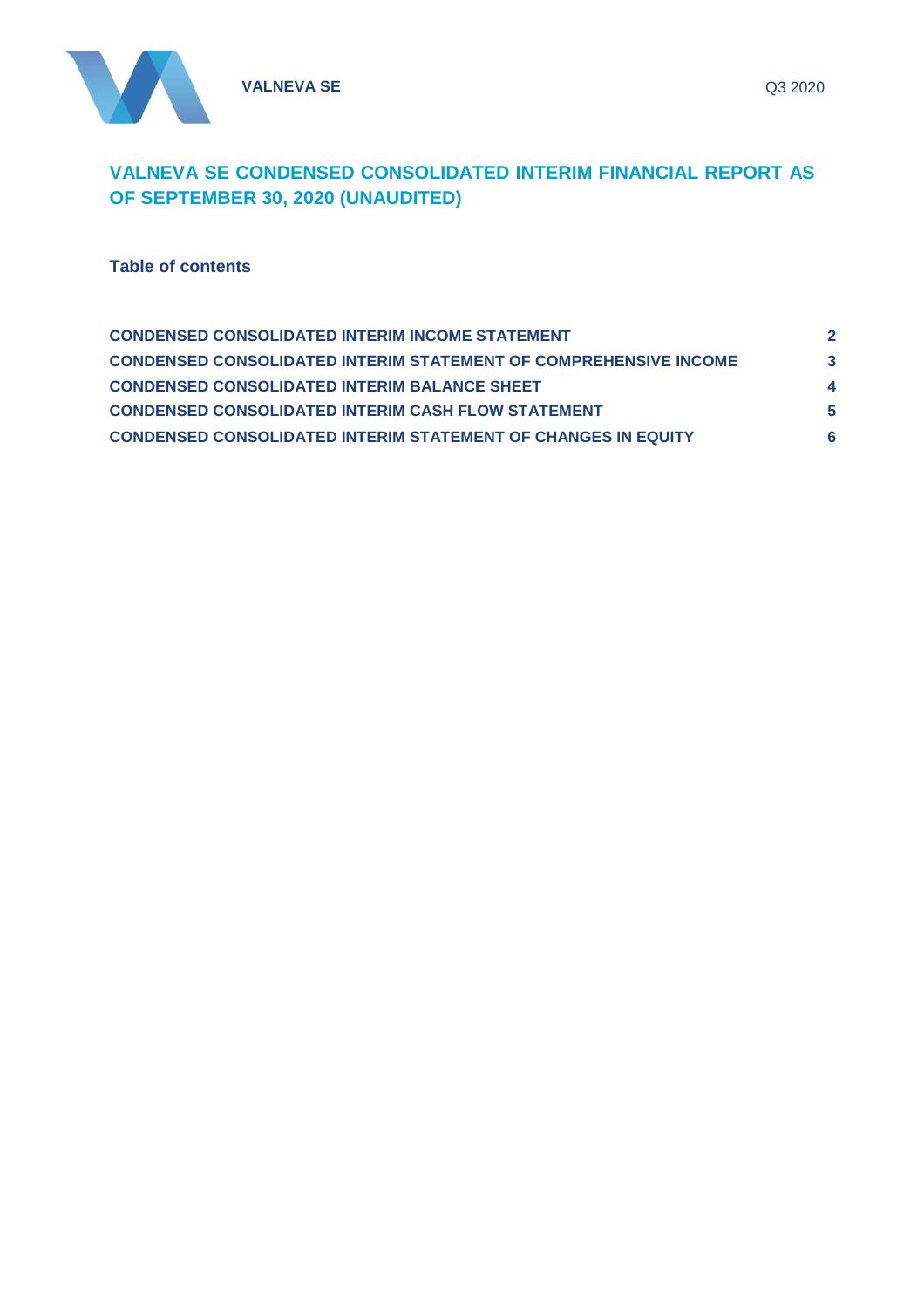

#### <span id="page-2-0"></span>**CONDENSED CONSOLIDATED INTERIM INCOME STATEMENT**

| $\epsilon$ in thousand<br>(except per share amounts)                                                          | Nine months ended<br>September 30, |           |
|---------------------------------------------------------------------------------------------------------------|------------------------------------|-----------|
|                                                                                                               | 2020                               | 2019      |
| <b>Product sales</b>                                                                                          | 45,874                             | 86,409    |
| Revenues from collaboration, licensing                                                                        |                                    |           |
| and services                                                                                                  | 12,974                             | (5,015)   |
| <b>Revenues</b>                                                                                               | 58,848                             | 81,394    |
|                                                                                                               |                                    |           |
| Cost of goods and services                                                                                    | (35, 141)                          | (33, 407) |
| Research and development expenses                                                                             | (51, 715)                          | (23, 190) |
| Marketing and distribution expenses                                                                           | (13, 772)                          | (17,064)  |
| General and administrative expenses                                                                           | (19, 285)                          | (12,988)  |
| Other income and expenses, net                                                                                | 10,733                             | 4,165     |
| Amortization and impairment of fixed assets/intangibles                                                       | (2, 160)                           | (2, 157)  |
| <b>OPERATING LOSS</b>                                                                                         | (52, 493)                          | (3, 247)  |
|                                                                                                               |                                    |           |
| Finance income                                                                                                | 299                                | 1,900     |
| Finance expenses                                                                                              | (11,051)                           | (2,272)   |
| Result from investments in associates                                                                         | (16)                               | 1,695     |
| <b>LOSS BEFORE INCOME TAX</b>                                                                                 | (63, 262)                          | (1, 924)  |
|                                                                                                               |                                    |           |
| Income tax                                                                                                    | 928                                | (510)     |
| <b>LOSS FOR THE PERIOD</b>                                                                                    | (62, 334)                          | (2, 434)  |
|                                                                                                               |                                    |           |
| <b>Losses per share</b>                                                                                       |                                    |           |
| for profit/loss for the period attributable to the equity<br>holders of the Company, expressed in € per share |                                    |           |
| basic                                                                                                         | (0.69)                             | (0.03)    |
| diluted                                                                                                       | (0.69)                             | (0.03)    |
|                                                                                                               |                                    |           |

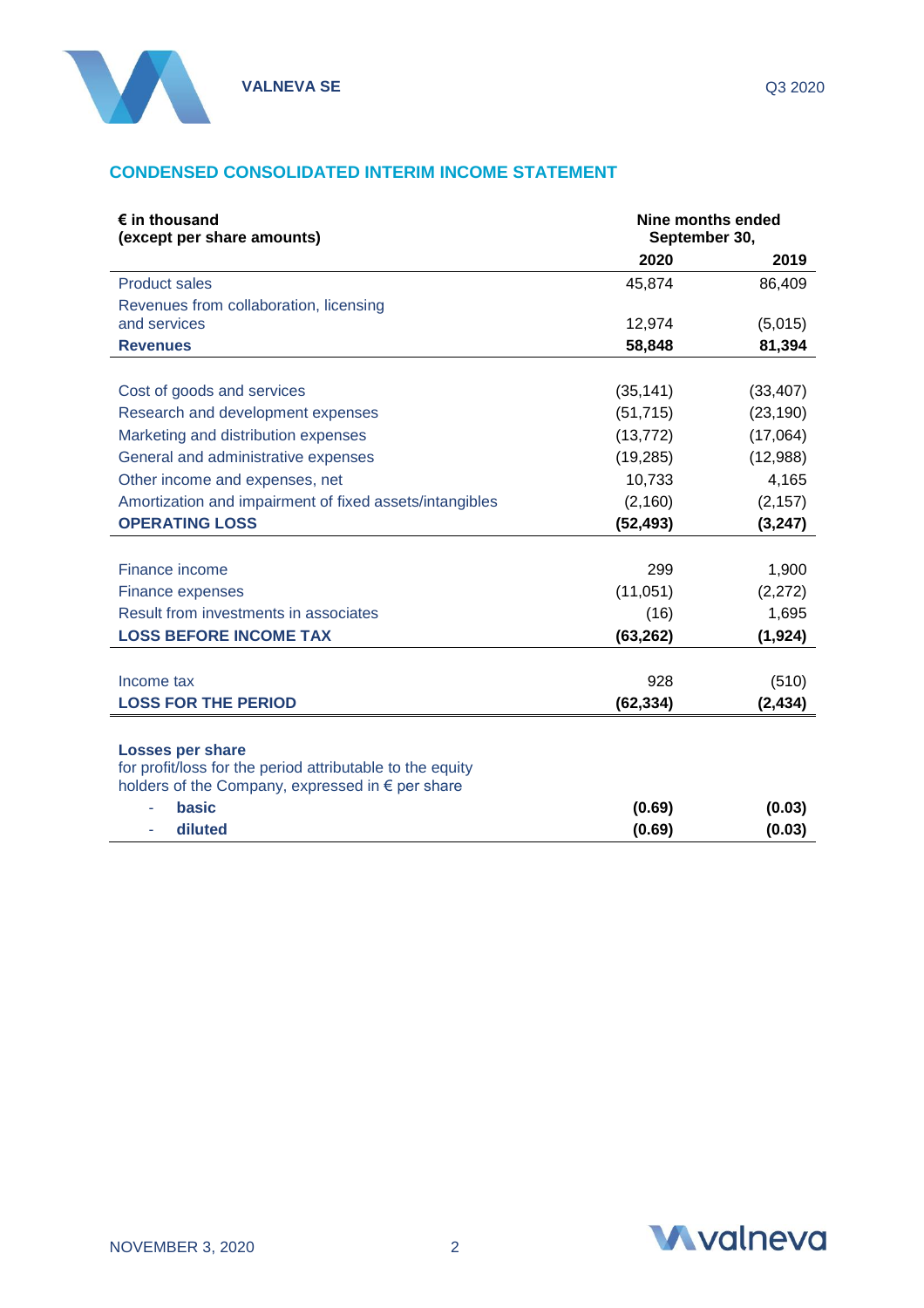#### <span id="page-3-0"></span>**CONDENSED CONSOLIDATED INTERIM STATEMENT OF COMPREHENSIVE INCOME**

| $\epsilon$ in thousand                                | Nine months ended<br>September 30, |          |
|-------------------------------------------------------|------------------------------------|----------|
|                                                       | 2020                               | 2019     |
| Loss for the period                                   | (62, 334)                          | (2, 434) |
| Other comprehensive income/(loss)                     |                                    |          |
| Items that may be reclassified to profit or loss      |                                    |          |
| Currency translation differences                      | 530                                | (855)    |
| Items that will not be reclassified to profit or loss |                                    |          |
| Defined benefit plan actuarial gains/(losses)         |                                    |          |
| Other comprehensive income/(loss) for the period, net |                                    |          |
| of tax                                                | 530                                | (855)    |
| <b>TOTAL COMPREHENSIVE LOSS FOR THE PERIOD</b>        |                                    |          |
| <b>ATTRIBUTABLE TO THE OWNERS OF THE COMPANY</b>      | (61,805)                           | (3,289)  |

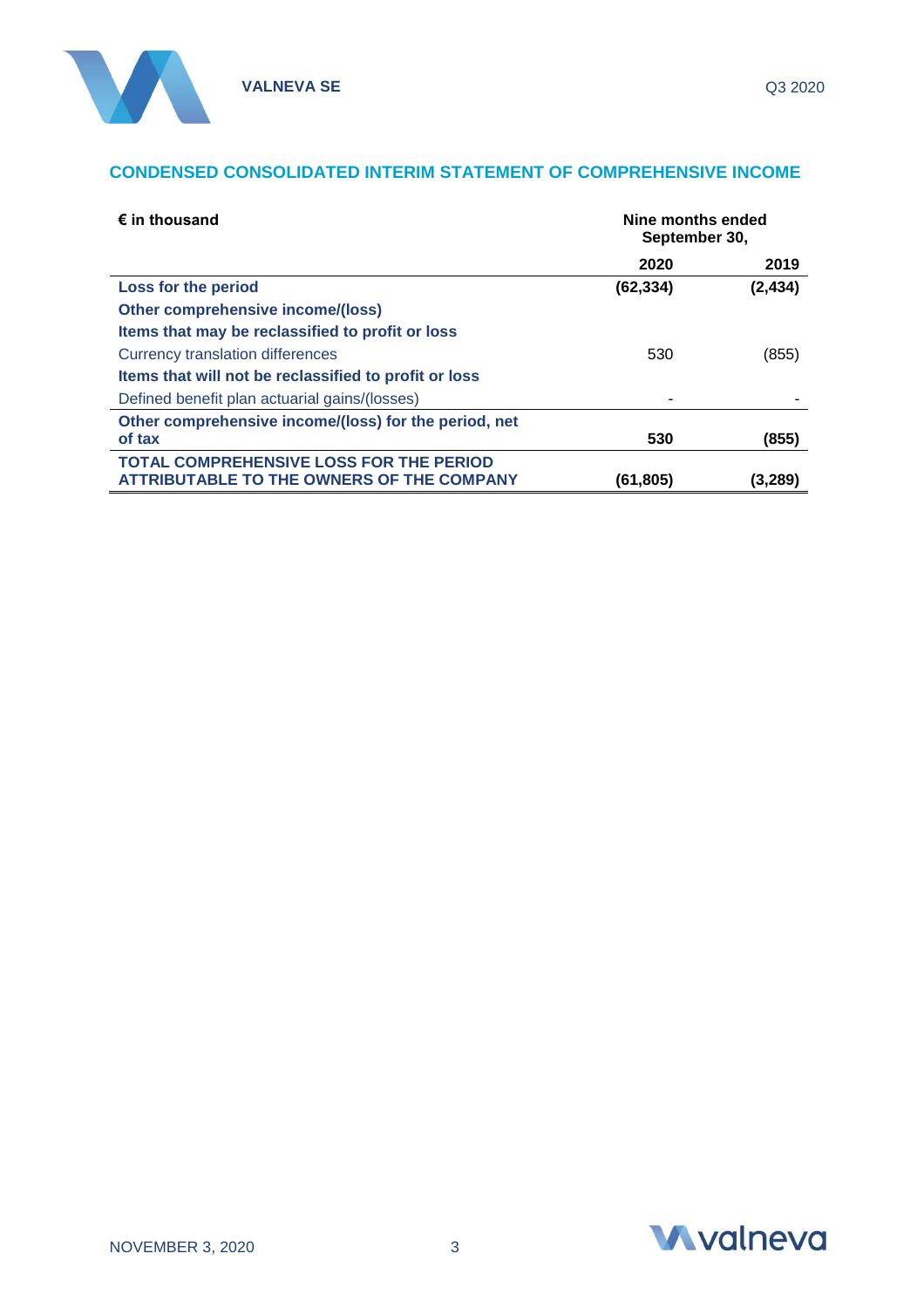

#### <span id="page-4-0"></span>**CONDENSED CONSOLIDATED INTERIM BALANCE SHEET**

| $\epsilon$ in thousand                     | September 30, | December 31, |
|--------------------------------------------|---------------|--------------|
|                                            | 2020          | 2019         |
| <b>ASSETS</b>                              |               |              |
| <b>Non-current assets</b>                  | 138,912       | 135,561      |
| Intangible assets                          | 39,556        | 41,813       |
| Right of use assets                        | 47,482        | 49,334       |
| Property, plant and equipment              | 24,246        | 20,003       |
| Equity-accounted investees                 | 2,246         | 2,263        |
| Other non-current assets                   | 19,386        | 17,161       |
| Deferred tax assets                        | 5,996         | 4,988        |
| <b>Current assets</b>                      | 311,273       | 129,162      |
| Inventories                                | 28,394        | 25,772       |
| <b>Trade receivables</b>                   | 109,203       | 24,030       |
| Other current assets                       | 17,497        | 14,921       |
| Cash and cash equivalents                  | 156,178       | 64,439       |
| <b>TOTAL ASSETS</b>                        | 450,185       | 264,723      |
|                                            |               |              |
| <b>EQUITY</b>                              |               |              |
| Capital and reserves attributable to the   |               |              |
| <b>Company's equity holders</b>            | 76,728        | 135,153      |
| Share capital                              | 13,643        | 13,642       |
| Share premium and other regulated reserves | 297,766       | 297,732      |
| Retained earnings and other reserves       | (172, 347)    | (174, 476)   |
| Loss for the period                        | (62, 334)     | (1,744)      |
| <b>LIABILITIES</b>                         |               |              |
| <b>Non-current liabilities</b>             | 171,521       | 88,269       |
| <b>Borrowings</b>                          | 46,503        | 24,317       |
| <b>Lease liabilities</b>                   | 54,716        | 56,592       |
| <b>Contract liabilities</b>                | 223           | 732          |
| <b>Refund liabilities</b>                  | 65,260        | 6,105        |
| Provisions                                 | 1,573         | 426          |
| <b>Other liabilities</b>                   | 3,245         | 97           |
| <b>Current liabilities</b>                 | 201,936       | 41,300       |
| <b>Borrowings</b>                          | 7,597         | 1,999        |
| Trade payables and accruals                | 13,968        | 16,567       |
| Income tax liability                       | 2,600         | 2,458        |
| Tax and employee-related liabilities       | 10,846        | 10,624       |
| <b>Lease liabilities</b>                   | 2,452         | 2,308        |
| <b>Contract liabilities</b>                | 146,609       | 694          |
| <b>Refund liabilities</b>                  | 10,304        | 448          |
| Provisions                                 | 2,632         | 2,315        |
| <b>Other liabilities</b>                   | 4,928         | 3,886        |
| <b>TOTAL LIABILITIES</b>                   | 373,457       | 129,569      |
| <b>TOTAL EQUITY AND LIABILITIES</b>        | 450,185       | 264,723      |

<span id="page-4-1"></span>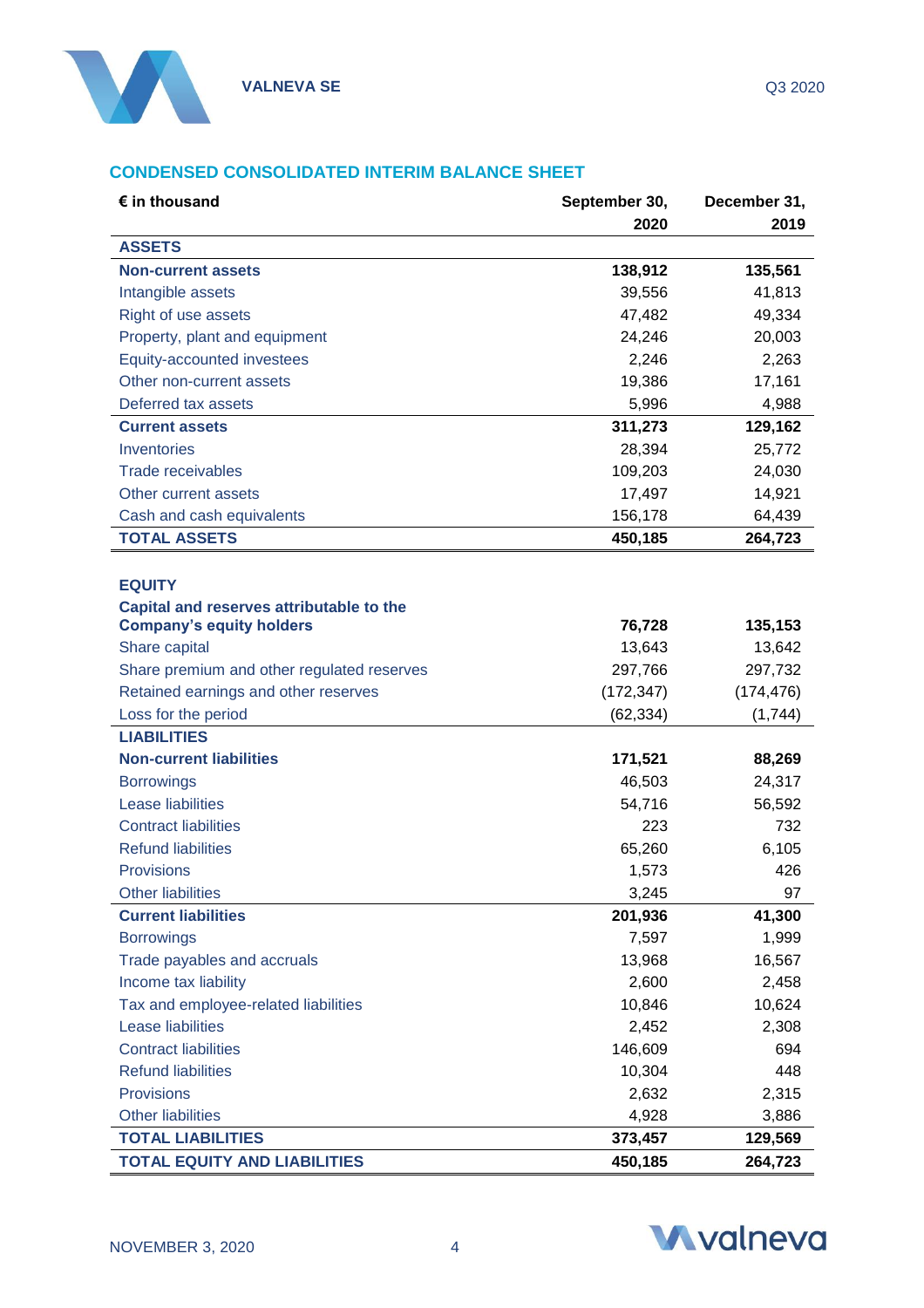

#### **CONDENSED CONSOLIDATED INTERIM CASH FLOW STATEMENT**

| $\epsilon$ in thousand                               | Nine months ended September 30, |           |
|------------------------------------------------------|---------------------------------|-----------|
|                                                      | 2020                            | 2019      |
| <b>CASH FLOWS FROM OPERATING ACTIVITIES</b>          |                                 |           |
| Loss for the period                                  | (62, 334)                       | (2, 434)  |
| Depreciation and amortization                        | 7,134                           | 6,201     |
| Impairment                                           | 140                             |           |
| Share-based payments                                 | 4,660                           | 1,240     |
| Income tax                                           | (928)                           | 510       |
| Other adjustments for reconciliation to cash used in |                                 |           |
| operations                                           | 72,698                          | 3,122     |
| Changes in working capital                           | 56,539                          | (2,631)   |
| <b>Cash generated from operations</b>                | 77,909                          | 6,008     |
| Income tax paid                                      | (278)                           | (965)     |
| Net cash generated from operating activities         | 77,631                          | 5,043     |
|                                                      |                                 |           |
| <b>CASH FLOWS FROM INVESTING ACTIVITIES</b>          |                                 |           |
| Purchases of property, plant and equipment           | (7,648)                         | (7,982)   |
| Purchases of intangible assets                       | (536)                           | (173)     |
| Proceeds from sale of intangible assets              | 24                              |           |
| Interest received                                    | 87                              | 168       |
| Net cash used in investing activities                | (8,072)                         | (7,986)   |
|                                                      |                                 |           |
| <b>CASH FLOWS FROM FINANCING ACTIVITIES</b>          |                                 |           |
| Proceeds from issuance of common stock, net of       |                                 |           |
| costs of equity transactions                         | 35                              | (2,500)   |
| Disposal/(Purchase) of treasury shares               | 264                             | (21)      |
| Proceeds from borrowings, net of transaction costs   | 48,773                          | 11,382    |
| Repayment of borrowings                              | (21, 557)                       | (11, 654) |
| Payment of lease liabilities                         | (1,633)                         | (2,740)   |
| Interest paid                                        | (3, 459)                        | (1,309)   |
| Net cash generated from/(used in) in financing       |                                 |           |
| activities                                           | 22,424                          | (6, 841)  |
| Net change in cash and cash equivalents              | 91,983                          | (9,784)   |
| Cash at beginning of the period                      | 64,439                          | 77,084    |
| Exchange gains/(losses) on cash                      | (286)                           | 87        |
| Cash at end of the period                            | 156,136                         | 67,387    |
| Cash and cash equivalents at end of the period       | 156,178                         | 67,387    |

<span id="page-5-0"></span>